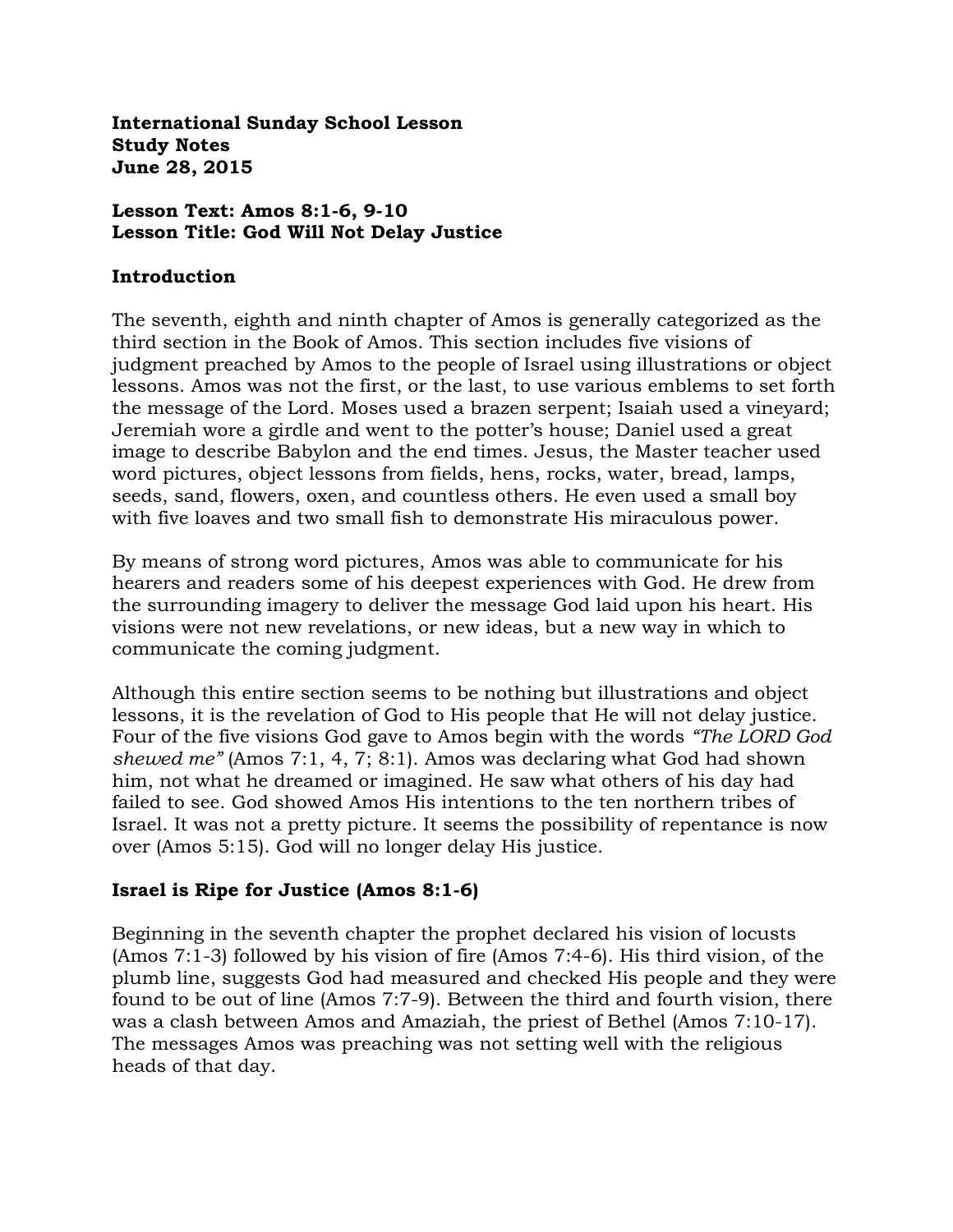Through use of exaggeration, Amaziah charged Amos with conspiracy. Amos had not spoken any words that could be considered as treason. Amaziah wanted Amos to leave town and take his prophesying with him. Amos' response was amazing. *"Then answered Amos, and said to Amaziah, I was no prophet, neither was I a prophet's son; but I was an herdman, and a gatherer of sycomore fruit: And the LORD took me as I followed the flock, and the LORD said unto me, Go, prophesy unto my people Israel. Now therefore hear thou the word of the LORD: Thou sayest, Prophesy not against Israel, and drop not thy word against the house of Isaac. Therefore thus saith the LORD; Thy wife shall be an harlot in the city, and thy sons and thy daughters shall fall by the sword, and thy land shall be divided by line; and thou shalt die in a polluted land: and Israel shall surely go into captivity forth of his land"* (Amos 7:14-17). Amos clearly told Amaziah that Israel would be captured and the conquerors would defile Amaziah's wife, kill his children, and divide up his property.

How often the powers that be have attempted to silence God's man and God's message. Religion and liberal theology is quick to brand the voice of authority as something other than the Lord's word. We often hear statements as: "Preachers ought to preach the gospel and leave other issues alone." There will always be Amaziah's. But thank God there will always be men like Amos who are committed to preaching God's Word.

#### Verse 1

"Thus hath the Lord GOD shewed unto me: and behold a basket of summer fruit."

Amos' fourth vision was "a basket of summer fruit" shown to him by "the Lord GOD." In Amos' day, "summer fruit" was the last ripened fruit of the season, the end-fruit, or the last to be produced. It was usually gathered in early autumn. For the average Jew walking through the marketplace "a basket of summer fruit" was an ordinary sight. When men looked on "a basket of summer fruit" their only question was "How much?" God had shown Amos this basket of fruit for other reasons.

#### Verse 2

"And he said, Amos, what seest thou? And I said, A basket of summer fruit. Then said the LORD unto me, The end is come upon my people of Israel; I will not again pass by them any more."

God asked Amos, "What seest thou?" Somehow Amos was looking at "a basket of summer fruit" and seeing something more than just a basket of fruit. The "Lord GOD" caused Amos to see the deeper meaning in that basket of fruit. Amos answered the Lord's question, "A basket of summer fruit."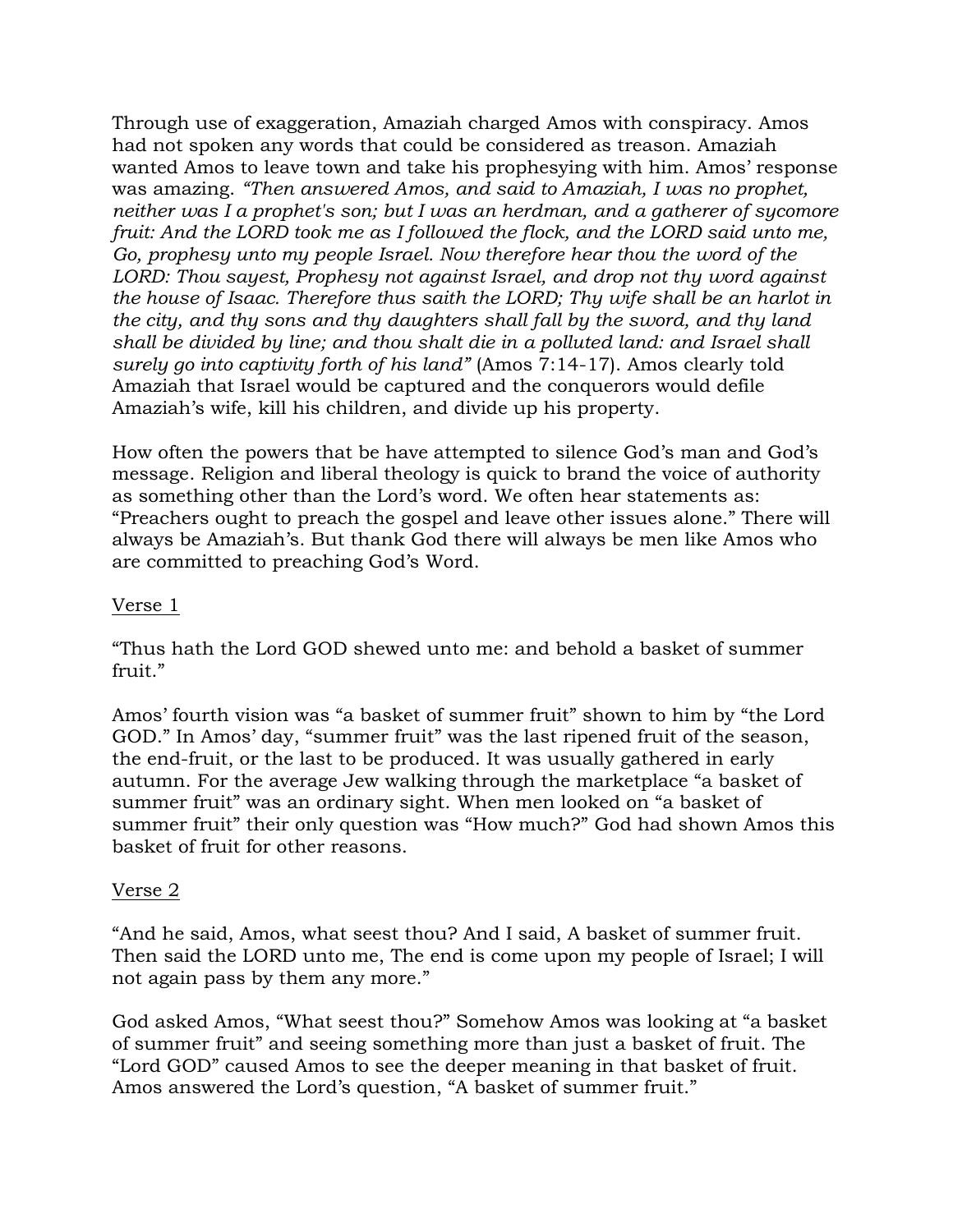In God's reply to Amos, two key Hebrew words are used. "Summer fruit" comes from the Hebrew word *qayits* {kah-yits) and "end" *qets* {kates} which look and sound alike. By this dual association, the "end" was pronounced for Israel. Like the ripened produce in that basket, Israel is ripe and ready for judgment. The nation is at the "end" of her season, and is ready to be plucked and carried from the land. Although God had yielded twice to the intercessions of Amos, that will not happen again.

# Verse 3

"And the songs of the temple shall be howlings in that day, saith the Lord GOD: there shall be many dead bodies in every place; they shall cast them forth with silence."

When judgment comes "the songs of the temple" that were once joyous will become "howlings." "Howlings" mean "a loud wailing tone." The joyous songs in the temple will become funeral songs. Amos' prophesy continues to say "there shall be many dead bodies in every place." Corpses will be everywhere and "they shall cast them forth with silence." In silence, people will take the dead bodies and throw them onto a pile. Those people in Israel witnessing this sight of judgment will be silent. They will be afraid to speak or complain.

# Verse 4

"Hear this, O ye that swallow up the needy, even to make the poor of the land to fail,"

Those who heard Amos preach did not doubt that he believed judgment was coming for the nation of Israel. Amos did not have to look very hard for justification concerning his preaching. The fruits of unrighteousness were everywhere.

"Hear this, O ye that swallow up the needy, even to make the poor of the land to fail" echoes Amos' previous indictment for the oppression of the poor and needy. The act of "swallowing up the needy" means "to pant after." The imagery may be that of a wild animal panting after its prey. The second statement, "to make the poor of the land to fail" refers to seizing the property of the unresisting poor and literally rooting them out of the land. It seems many merchants were forcing the "poor" to a premature end by their unjust and selfish practices.

# Verse 5

"Saying, When will the new moon be gone, that we may sell corn? and the sabbath, that we may set forth wheat, making the ephah small, and the shekel great, and falsifying the balances by deceit?"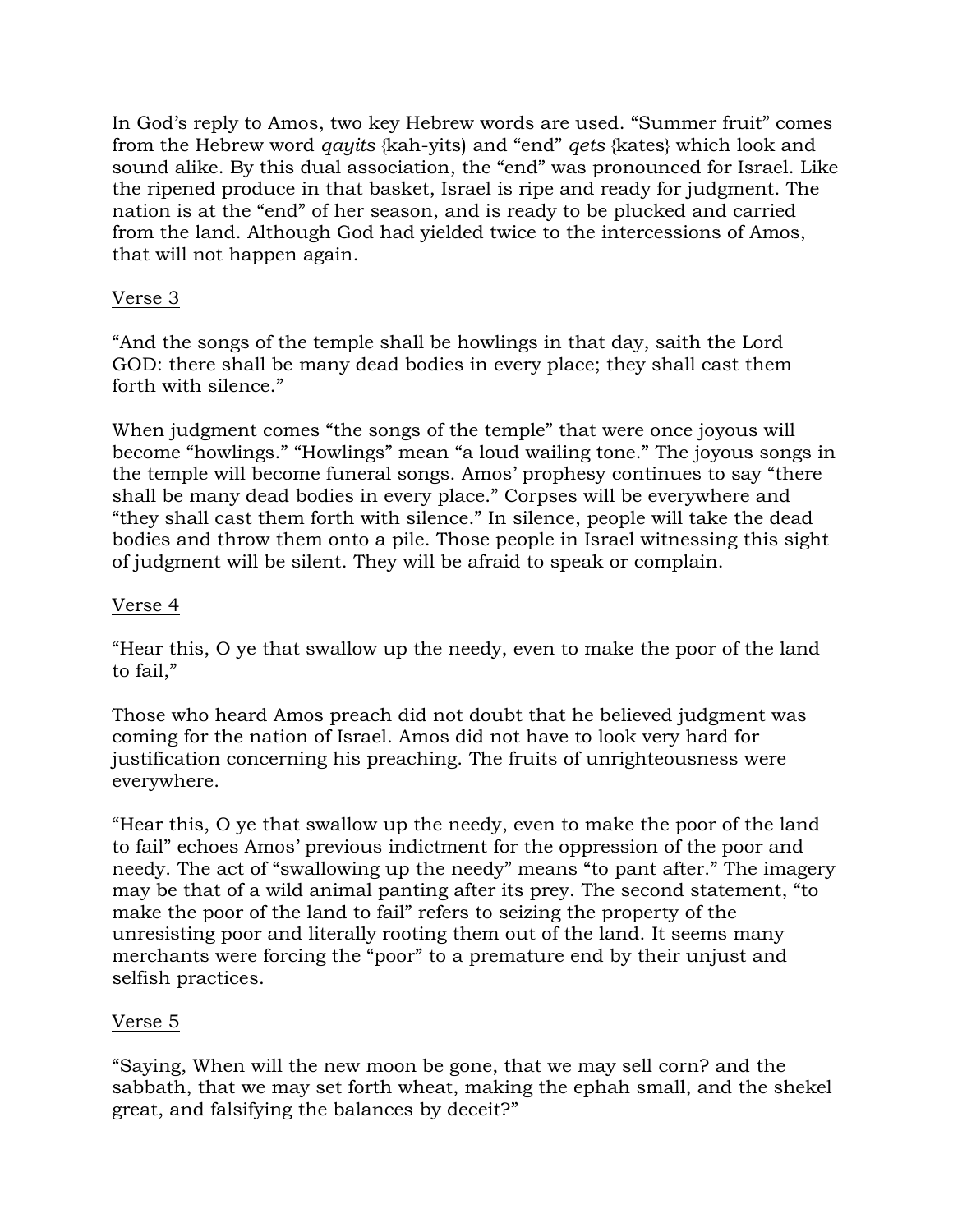Amos pointed out the selfishness and worldliness of the merchants who said, "When will the new moon be gone, that we may sell corn? and the sabbath, that we may set forth wheat?" In other words, they were upset that holy days along with the Sabbath was cutting into their profits! They longed for those special days set aside to worship the Lord to come to an end so they could get back to "business as usual."

Not only did they loath the spiritual interruptions to their financial profits, they were also involved in methods of cheating. Three methods of cheating the public are mentioned, two of which are easily explained. The first concerned "making the ephah small." The "ephah" was a measure for grain equaling about eight gallons. By use of a false bottom or reducing the container size, the merchant could increase his profit. A good example is to observe the bottom of plastic containers which are often shaped to reduce quantity on the inside. The second method involved making "the shekel great." The "shekel" was a unit of weight, which could be made heavier in order to require the buyer to place more silver on the balances. The third method, "falsifying the balances by deceit," most likely refers to the general practice of deceit by any means.

### Verse 6

"That we may buy the poor for silver, and the needy for a pair of shoes; yea, and sell the refuse of the wheat?"

Not only did the merchants take advantage of the poor and needy but also they took into servitude a man, his children, or his entire family as a debt payment. "They that buy the poor for silver" means they purchased the poor with money to be their slaves. They would "buy…the needy for a pair of shoes." That is how cheap life was to these unjust merchants. They also sold the poor for "the refuse of the wheat." They sold the "refuse" or the chaff of the wheat to the poor as if it were top quality. Meaning the poor and needy got the leftovers while the merchants kept the best, plus profited from the leftovers.

God had not overlooked how the merchants took advantage of the poor and needy. God had heard them say how they wished the holy days and special worship services would be over so they could make money. God was also aware of their deceitful business practices. He watched as the merchants treated those in debt unjustly and sold the poor the leftovers. God seen it all. Justice will no longer be delayed.

# **God is Ready for Justice (Amos 8:9-10)**

Another oath by God, based upon the *"excellency of Jacob"* or pride of Jacob, acted as a seal concerning the validity of Amos' words (Amos 4:2; 8:7-8). God swore that He would never forget any of the evil things they had done. Because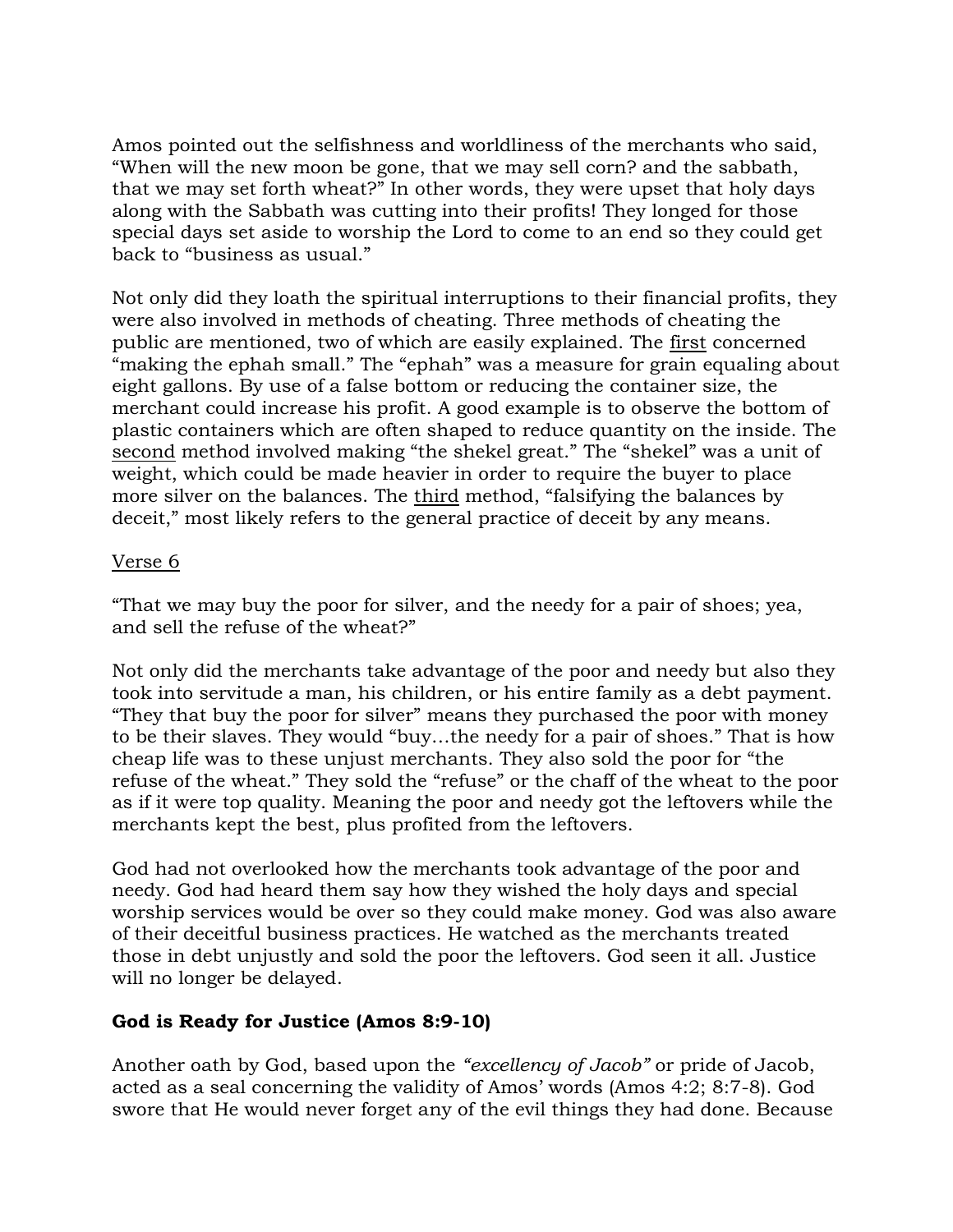of their selfishness, greed, and injustice, God would send judgment and the *"land"* would *"tremble"* under His steps (Amos 8:8). "The quaking tremors would be so violent that the whole land would rise...then sink like the annual swelling and receding of the Nile... the river of Egypt. The shattered ruins of farms and buildings would cause all who lived in the wake of His path to weep and to mourn." (The Bible Knowledge Commentary: An Exposition of the Scriptures by Dallas Seminary Faculty.)

### Verse 9-10

"And it shall come to pass in that day, saith the Lord GOD, that I will cause the sun to go down at noon, and I will darken the earth in the clear day: And I will turn your feasts into mourning, and all your songs into lamentation; and I will bring up sackcloth upon all loins, and baldness upon every head; and I will make it as the mourning of an only son, and the end thereof as a bitter day."

The terrible judgment to come was described by Amos as the "sun to go down at noon, and I will darken the earth in the clear day." The "Lord GOD" will "cause" a major eclipse with the sun going down at noon and darkening the earth when there should be daylight (Amos 5:18-20). This reveals the fearful atmosphere that is a result of the people's sin (Isaiah 13:9-10; Jeremiah 13:16).

"And I will turn your feasts into mourning, and all your songs into lamentation; and I will bring up sackcloth upon all loins, and baldness upon every head…" Every male in Israel was required to come before the Lord for three of those great feasts. It was to be a time of praise, thanksgiving and glorifying God. Now God says, since they have been celebrating the feasts but not giving Him praise, He will turn their feasts into "mourning." The feasts will become the very opposite of what He intended them to be. The feasts religious celebrations that ordinarily brought joy will bring "mourning" in the Day of Judgment. The "songs" of joy would become songs of sadness because of their current state of judgment.

The coming judgment would be so devastating that every family would grieve. Imagine every house today having a funeral wreath on the door. "All" the people would have "sackcloth" upon their loins. "Sackcloth" was worn as an outward sign of inward grief or sorrow (1 Kings 20:31; Nehemiah 9:1; Isaiah 37:1; Lamentations 5:15). "Sackcloth" was fabric generally made of goat's hair, usually black or dark in color (Revelation 6:12), and usually placed on the bare body around the hips (Genesis 37:34; 1 Kings 21:27), leaving the chest free for "beating" (Isaiah 32:11, 12). The use of "sackcloth" symbolized the grief sin had brought the nation.

The "baldness" or shaving of one's head was also a sign of grief and sorrow in biblical times (Job 1:20; Isaiah 3:24; Ezekiel 27:30-31; Micah 1:16). The